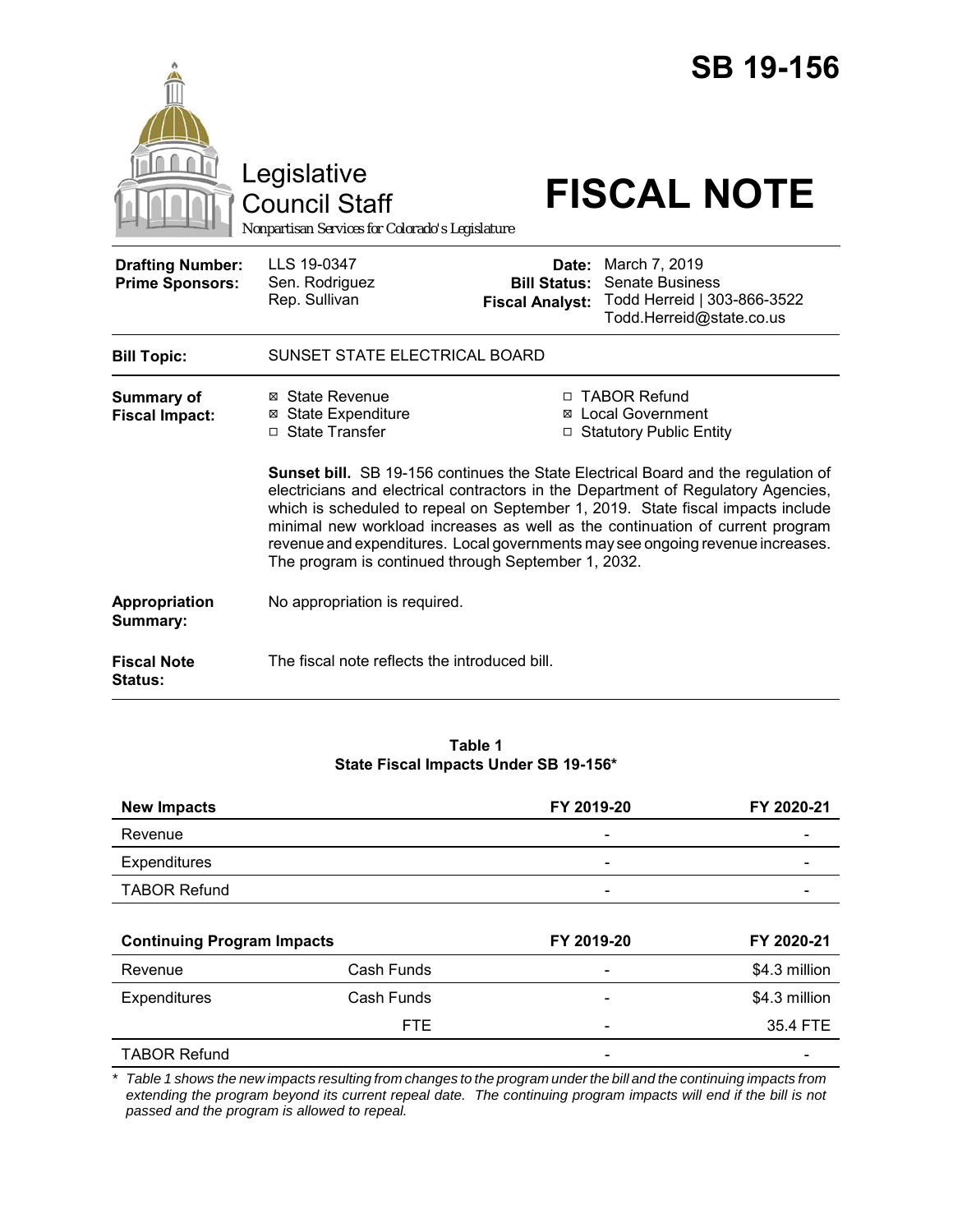March 7, 2019

#### **Summary of Legislation**

This bill continues the activities of the State Electrical Board and the regulation of electricians and electrical contractors through September 1, 2032. The bill implements the recommendations contained in the sunset review in the following ways:

- repeals the limits on the fees that local governments may charge for permitting and inspection services;
- clarifies that communications systems, data systems, and security systems are subject to regulation if they are part of a building's electrical system;
- defines the difference between supervision and direct supervision as it applies to apprentices;
- directs the Governor to consider appointing an electrician who primarily works in the residential sector to at least one of the four seats on the board;
- repeals the requirement that the board notify an applicant that he or she is qualified to take a licensing exam;
- clarifies that traffic signals are not subject to regulation;
- specifies that alterations of existing facilities are not exempt from regulation; and
- makes several minor technical changes.

## **Continuing Program Impacts**

Based on the most recent budget projections, the Department of Regulatory Agencies (DORA) is expected to have revenue and expenditures of \$4.3 million to administer the State Electrical Board for the period from September 1, 2020, to June 30, 2021. If this bill is enacted, current revenue and expenditures will continue for the program starting in FY 2020-21. This continuing revenue is subject to the state TABOR limits and is currently included in the Legislative Council Staff revenue forecast. The state is not expected to collect a TABOR surplus in FY 2020-21. If this bill is not enacted, the program will end on September 1, 2020, following a wind-down period, and state revenue and expenditures will decrease starting in FY 2020-21 by the amounts shown in Table 1, which reflect the remaining ten months of the fiscal year. The changes to the program that increase board workload are discussed below in the State Expenditures section.

### **State Expenditures**

The changes in the bill may result in a minimal increase in workload for the board to conduct rulemaking, outreach, and education. This increase can be accomplished within existing resources.

### **Local Government**

The bill removes the limit on fees that local governments may charge for permitting and inspecting services. Currently, the fees local governments are allowed to charge for these services is capped at either a specific dollar amount or a percentage above those published by DORA. As a result, the bill may result in local governments imposing higher fees and generating additional revenue. The fiscal note has not estimated this potential revenue increase.